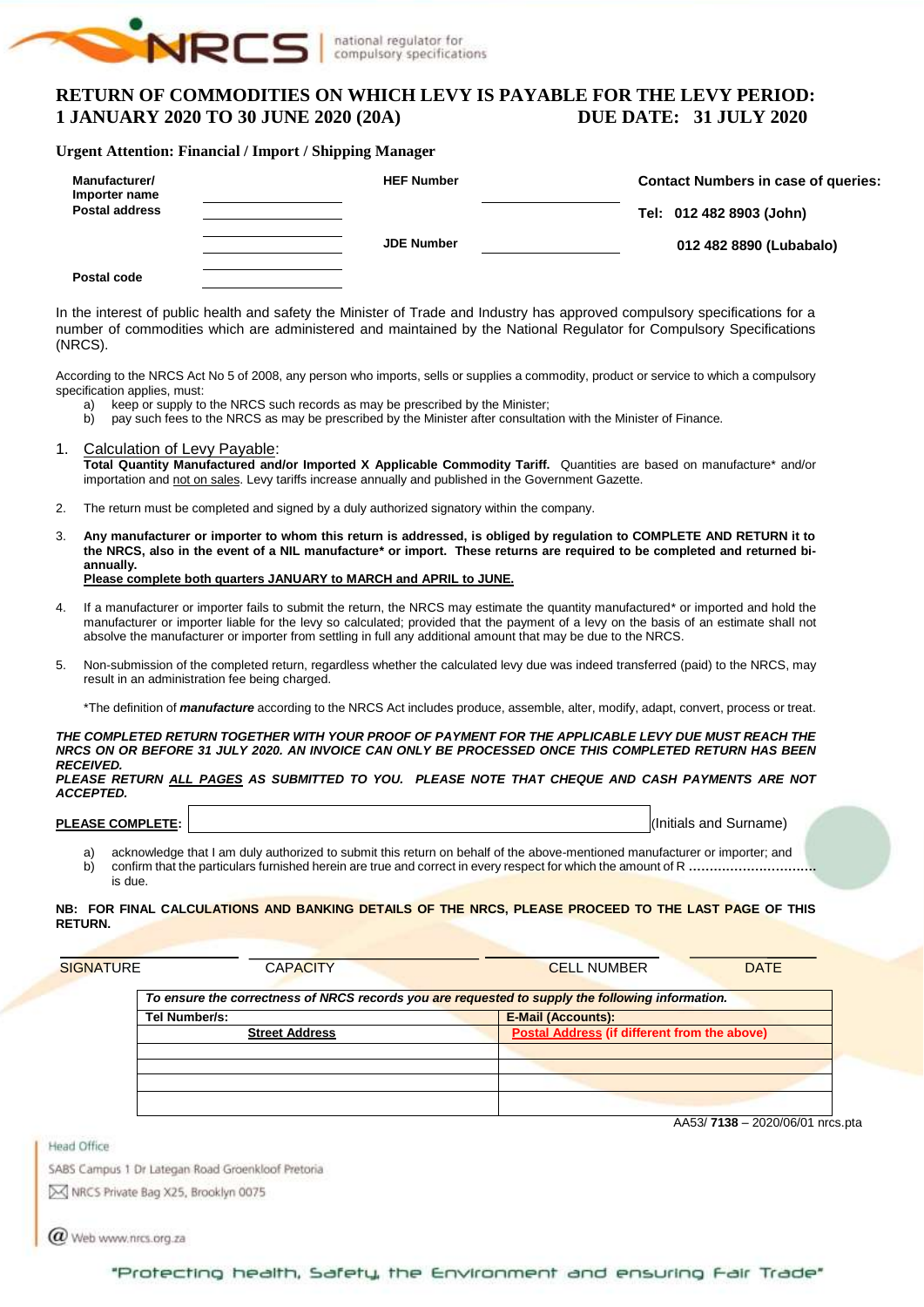### **PLEASE NOTE: TOTAL QUANTITY TO BE ROUNDED OFF TO THE NEXT FULL UNIT**

| Code | Description of commodity                                                                         |           | <b>Quantity</b><br>Manufactured<br>Jan to Mar | Quantity<br>Imported<br>Jan to Mar | Quantity<br>Manufactured<br>Apr to Jun | Quantity<br>Imported<br>Apr to Jun | <b>Total</b> | Unit     | <b>Tariff</b><br>Levy payable |  |  |
|------|--------------------------------------------------------------------------------------------------|-----------|-----------------------------------------------|------------------------------------|----------------------------------------|------------------------------------|--------------|----------|-------------------------------|--|--|
| 5710 | Canned crustaceans - Imports                                                                     | (VC 8014) |                                               |                                    |                                        |                                    |              | 1 000 kg | R 805,00                      |  |  |
| 5711 | Canned fish and canned fish products (other than<br>$fish$ paste) – Imports                      | (VC 8014) |                                               |                                    |                                        |                                    |              | 1 000 kg | <b>Sliding scale D</b>        |  |  |
| 5712 | Canned fish and canned fish products (other than<br>$fish$ paste) – RSA products                 | (VC 8014) |                                               |                                    |                                        |                                    |              | 1 000 kg | <b>Sliding scale D</b>        |  |  |
| 5714 | Canned marine molluscs (other than abalone)<br>- Imports                                         | (VC 8014) |                                               |                                    |                                        |                                    |              | 1 000 kg | R730.00                       |  |  |
| 5715 | Canned marine molluscs (other than abalone)<br>- RSA products                                    | (VC 8014) |                                               |                                    |                                        |                                    |              | 1 000 kg | R730.00                       |  |  |
| 5716 | Canned meat and canned meat products - Imports                                                   | (VC 8019) |                                               |                                    |                                        |                                    |              | 1 000 kg | <b>Sliding scale A</b>        |  |  |
| 5717 | Canned meat and canned meat products<br>- RSA products                                           | (VC8019)  |                                               |                                    |                                        |                                    |              | 1 000 kg | <b>Sliding scale A</b>        |  |  |
| 5719 | Fish paste - Imports                                                                             | (VC 8014) |                                               |                                    |                                        |                                    |              | 1 000 kg | R172.00                       |  |  |
| 5720 | Fish paste - RSA products                                                                        | (VC 8014) |                                               |                                    |                                        |                                    |              | 1 000 kg | R172.00                       |  |  |
| 5721 | Frozen fish and frozen fish products - Imports                                                   | (VC 8017) |                                               |                                    |                                        |                                    |              | 1 000 kg | <b>Sliding scale B</b>        |  |  |
| 5722 | Frozen fish and frozen fish products - RSA products (VC 8017)                                    |           |                                               |                                    |                                        |                                    |              | 1 000 kg | <b>Sliding scale B</b>        |  |  |
| 5725 | Frozen unpackaged (loose) fish and ungutted,<br>boxed fish - RSA products & Imports              | (VC 8017) |                                               |                                    |                                        |                                    |              | 1 000 kg | Sliding scale C               |  |  |
| 5727 | Frozen marine molluscs and frozen marine mollusc<br>products (other than mussels) – Imports      | (VC 8017) |                                               |                                    |                                        |                                    |              | 1 000 kg | R746.00                       |  |  |
| 5728 | Frozen marine molluscs and frozen marine mollusc<br>products (other than mussels) – RSA products | (VC 8017) |                                               |                                    |                                        |                                    |              | 1 000 kg | R746.00                       |  |  |
| 5730 | Frozen rock lobster tails, leg and breast meat<br>-RSA products                                  | (VC 8020) |                                               |                                    |                                        |                                    |              | 10 kg    | <b>Sliding scale G</b>        |  |  |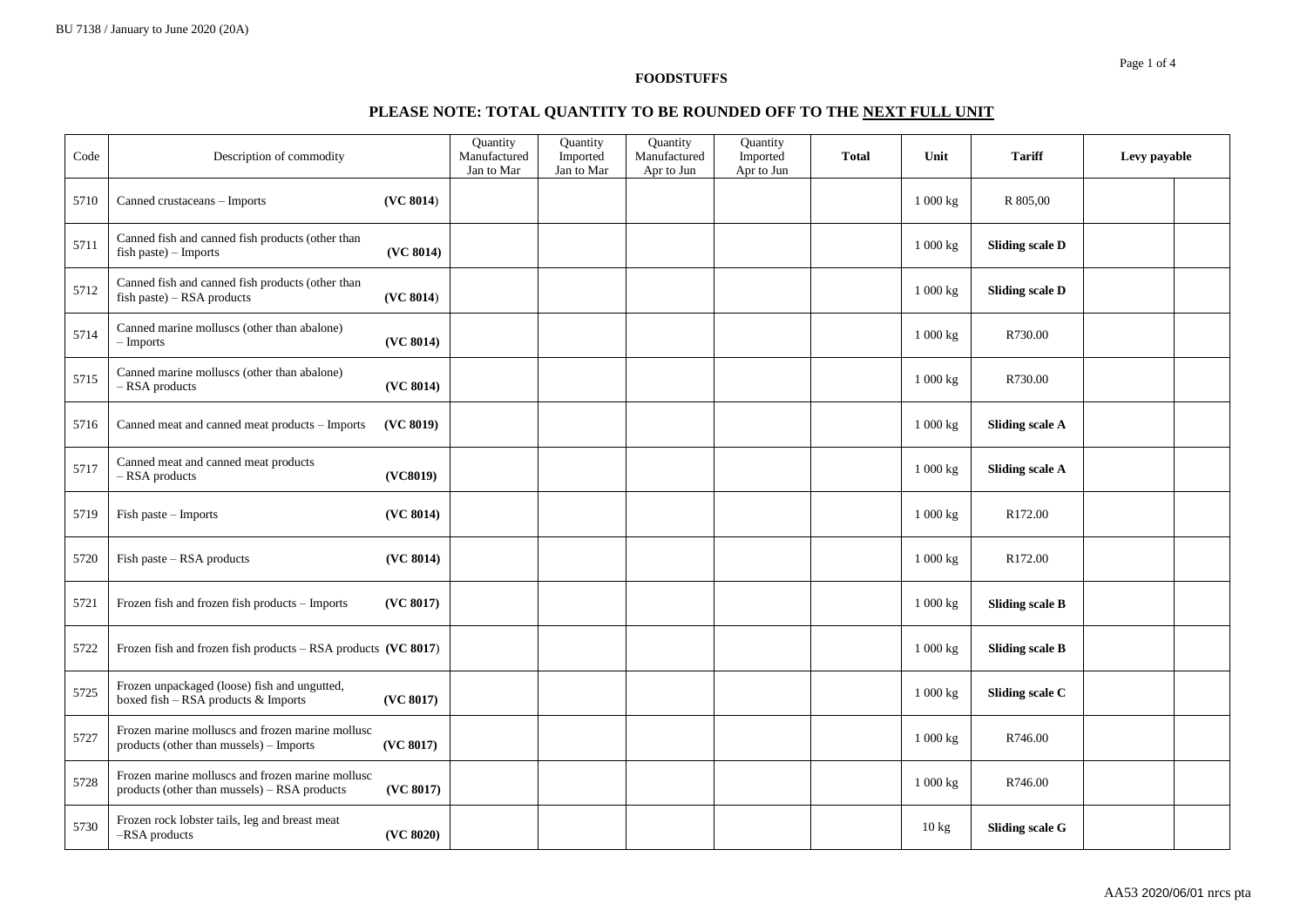| Code | Description of commodity                                           |           | Quantity<br>Manufactured<br>Jan to Mar | Quantity<br>Imported<br>Jan to Mar | Quantity<br>Manufactured<br>Apr to Jun | Quantity<br>Imported<br>Apr to Jun | <b>Total</b> | Unit                  | <b>Tariff</b>          | Levy payable |  |
|------|--------------------------------------------------------------------|-----------|----------------------------------------|------------------------------------|----------------------------------------|------------------------------------|--------------|-----------------------|------------------------|--------------|--|
| 5748 | Frozen rock lobster tails, leg and breast meat -<br><b>Imports</b> | (VC8020)  |                                        |                                    |                                        |                                    |              | 10 kg                 | <b>Sliding scale G</b> |              |  |
| 5734 | Frozen whole rock lobster, cooked and uncooked - RSA<br>products   | (VC 8020) |                                        |                                    |                                        |                                    |              | 30 kg                 | <b>Sliding scale G</b> |              |  |
| 5749 | Frozen whole rock lobster, cooked and uncooked -<br>Imports        | (VC 8020) |                                        |                                    |                                        |                                    |              | 30 kg                 | <b>Sliding scale G</b> |              |  |
| 5736 | Smoked snoek - RSA products                                        | (VC 8021) |                                        |                                    |                                        |                                    |              | 1 000 kg              | R247.00                |              |  |
| 5739 | Frozen shrimps, prawns and langoustines - Imports (VC 8031)        |           |                                        |                                    |                                        |                                    |              | 1 000 kg              | <b>Sliding scale E</b> |              |  |
| 5740 | Frozen shrimps, prawns and langoustines -<br>RSA products          | (VC 8031) |                                        |                                    |                                        |                                    |              | 1 000 kg              | <b>Sliding scale E</b> |              |  |
| 5741 | Frozen crabs - Imports                                             | (VC 8031) |                                        |                                    |                                        |                                    |              | $1\ 000\ \mathrm{kg}$ | Sliding scale E        |              |  |
| 5742 | Frozen crabs - RSA products                                        | (VC8031)  |                                        |                                    |                                        |                                    |              | 1 000 kg              | <b>Sliding scale E</b> |              |  |
| 5743 | Frozen cephalopods - RSA products                                  | (VC 8017) |                                        |                                    |                                        |                                    |              | 1 000 kg              | <b>Sliding scale F</b> |              |  |
| 5744 | Frozen cephalopods - Imports                                       | (VC 8017) |                                        |                                    |                                        |                                    |              | 1 000 kg              | <b>Sliding scale F</b> |              |  |
| 5745 | Frozen mussels - Imports                                           | (VC 8017) |                                        |                                    |                                        |                                    |              | 1 000 kg              | <b>Sliding scale H</b> |              |  |
| 5746 | Frozen mussels - RSA products                                      | (VC 8017) |                                        |                                    |                                        |                                    |              | 1 000 kg              | <b>Sliding scale H</b> |              |  |
| 5751 | Canned abalone - Imports                                           | (VC 8014) |                                        |                                    |                                        |                                    |              | 1 000 kg              | R998.00                |              |  |
| 5752 | Canned abalone - RSA products                                      | (VC 8014) |                                        |                                    |                                        |                                    |              | 1 000 kg              | R998.00                |              |  |
| 5753 | Live Aqua cultured Abalone                                         | (VC 9001) |                                        |                                    |                                        |                                    |              | 1000kg                | R481.00                |              |  |
| 5754 | Live Rock lobster                                                  | (VC 9104) |                                        |                                    |                                        |                                    |              | 1000kg                | R526.00                |              |  |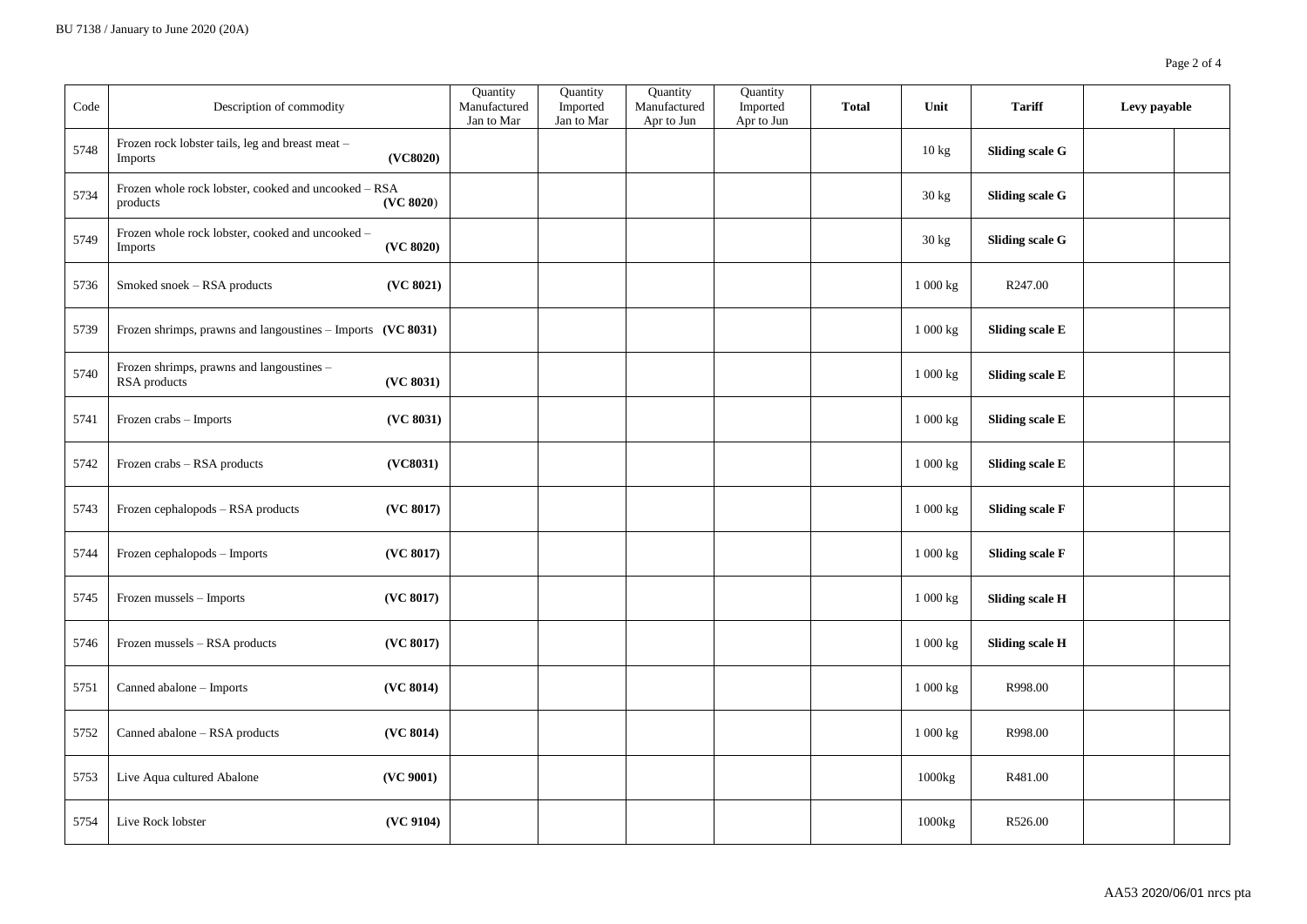## **SLIDING SCALES – A TO H TARIFFS PER UNIT PLEASE NOTE: TOTAL QUANTITY TO BE ROUNDED OFF TO THE NEXT FULL UNIT.**

| <i>AND ROLD, TO MAD QUARTER TO BE ROURDED</i><br><b>SLIDING SCALE A</b>                                                                                         | <b>SLIDING SCALE B</b>                                                                                                                     |
|-----------------------------------------------------------------------------------------------------------------------------------------------------------------|--------------------------------------------------------------------------------------------------------------------------------------------|
|                                                                                                                                                                 |                                                                                                                                            |
| R852,00 per unit for 1st to (60)th units;<br>R 230,00 per unit for each subsequent units.                                                                       | R520,00 per unit for $1st$ to ten (10) units;<br>R 110,00 per unit for 11th to 560th units;<br>R 34,00 per unit for each subsequent units. |
| 1 Unit = $1000 \text{ kg}$                                                                                                                                      | 1 Unit = $1000 kg$                                                                                                                         |
| <b>SLIDING SCALE C</b>                                                                                                                                          | <b>SLIDING SCALE D</b>                                                                                                                     |
| $R446,00$ per unit for 1st ten $(10)$ units;<br>R 106,00 per unit for 11th to 560th units;<br>R 24,00 per unit for each subsequent units.<br>1 Unit = $1000 kg$ | $R521,00$ per unit for 1st to $(60)$ th units;<br>R332,00 per unit for 61st to 560th units;<br>R80,00 per unit for each subsequent units.  |
|                                                                                                                                                                 | 1 Unit = $1000 kg$                                                                                                                         |
| <b>SLIDING SCALE E</b>                                                                                                                                          | <b>SLIDING SCALE F</b>                                                                                                                     |
| R699,00 per unit for 1st twelve (12) units;<br>R414.00 per unit for each subsequent units.                                                                      | R781,00 per unit for 1st to (10)th units;<br>R167,00 per unit for each subsequent units.                                                   |
| 1 Unit = $1000 \text{ kg}$                                                                                                                                      | 1 Unit = $1\ 000 \text{ kg}$                                                                                                               |
| <b>SLIDING SCALE G</b>                                                                                                                                          | <b>SLIDING SCALE H</b>                                                                                                                     |
| $R422,00$ per unit for 1st ten $(10)$ units;<br>R26,00 per unit for each subsequent units.                                                                      | R710,00 per unit for 1st twenty (20) units;<br>R303,00 per unit for each subsequent units.                                                 |
| 1 Unit = $10$ kg or $30$ kg                                                                                                                                     | 1 Unit = $1000 \text{ kg}$                                                                                                                 |